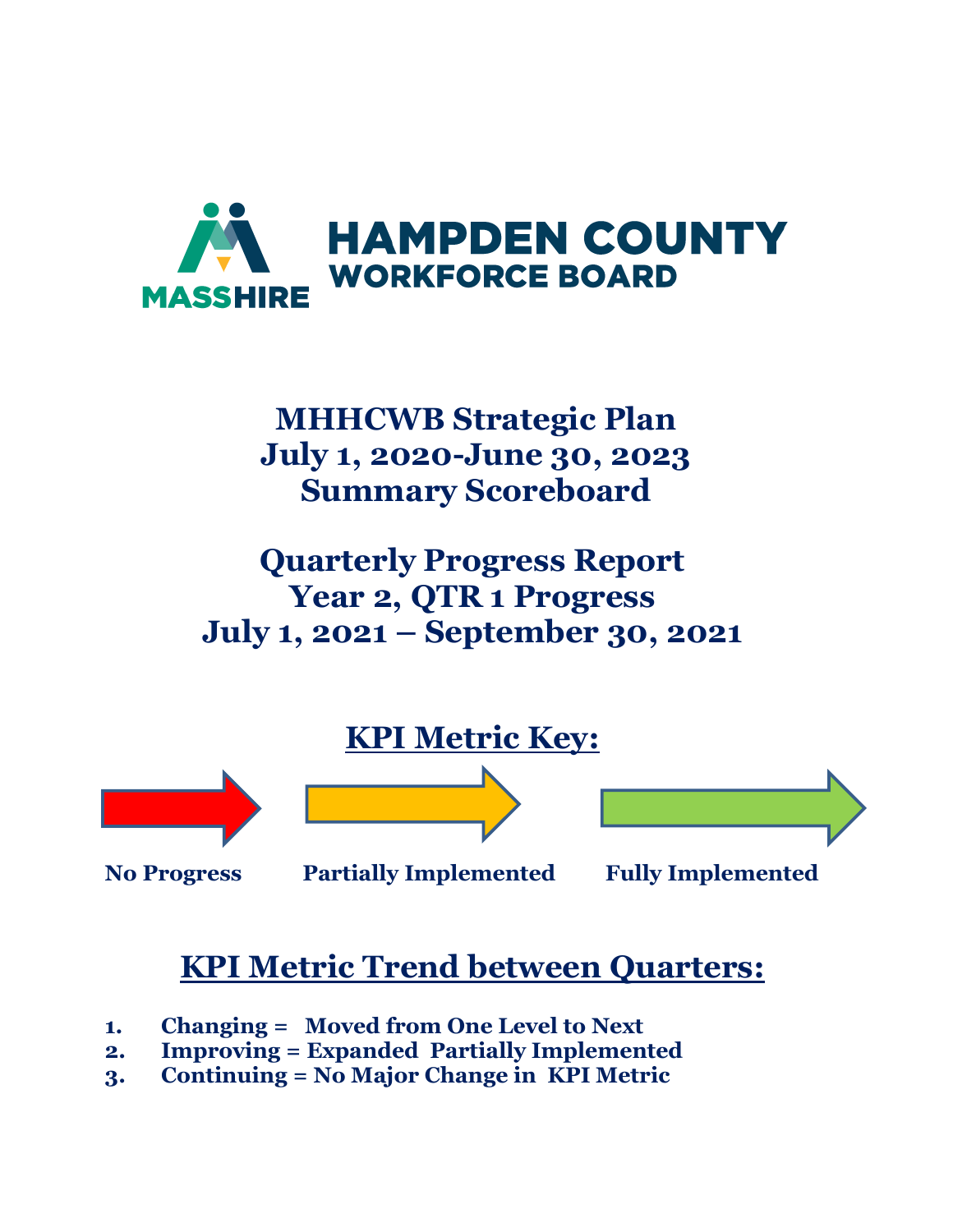## **MHHCWB Strategic Plan July 1, 2020-June 30, 2023 Summary Scoreboard Year 2 / QTR 1 Progress**

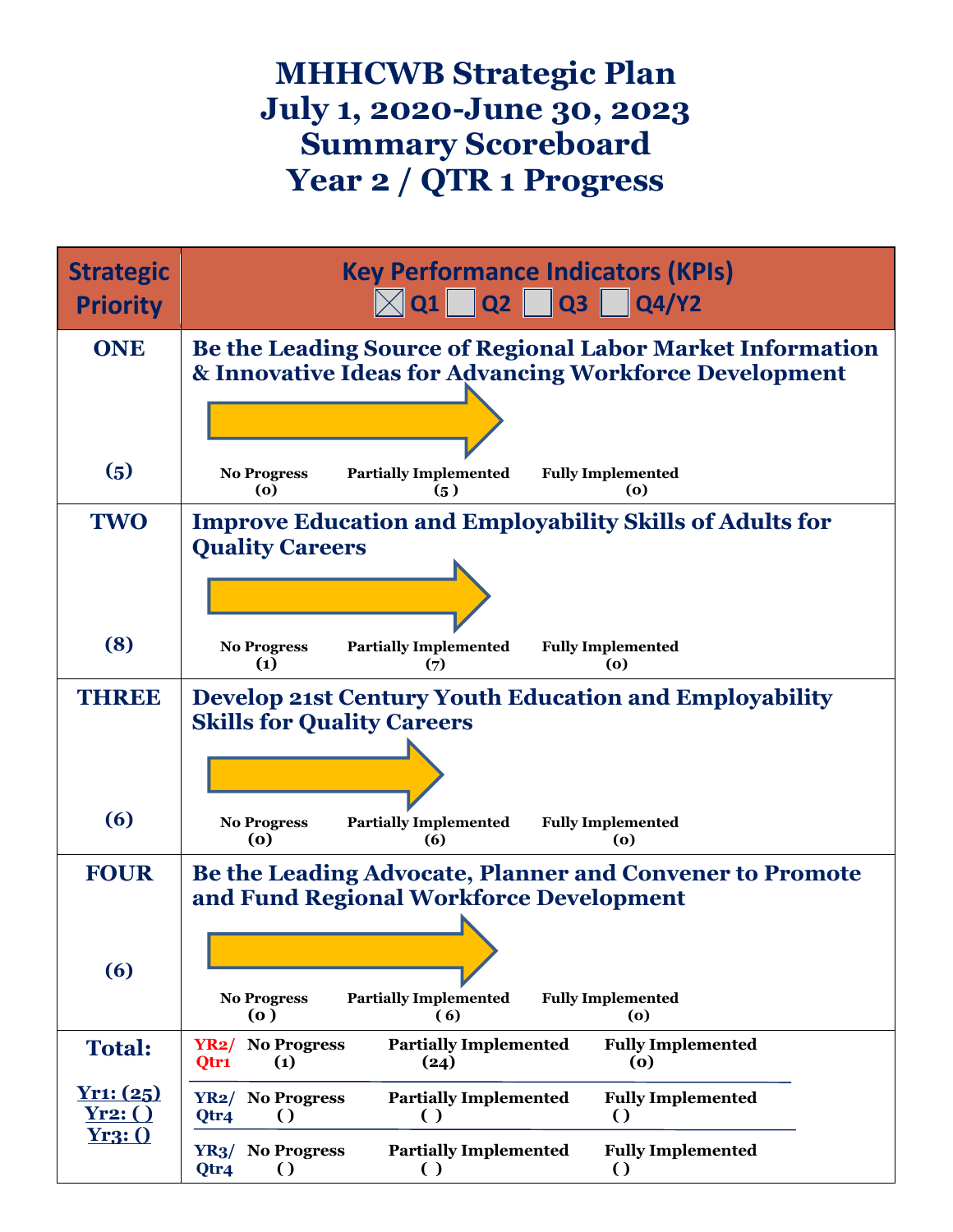#### **Strategic Priority 1 Be the Leading Source of Regional Labor Market Information and Innovative Ideas for Advancing Workforce Development**

| <b>Goal/Strategy</b>                                  | <b>Key Performance Indicators (KPI)</b><br>$\sqrt{2}$ Q1 Q2 Q3 Q4/Y2                                                                                                                                                                                                                                                                                                                                                                                                                                                                                                                                                                                                                                                                                                                                                                                                                                                           |
|-------------------------------------------------------|--------------------------------------------------------------------------------------------------------------------------------------------------------------------------------------------------------------------------------------------------------------------------------------------------------------------------------------------------------------------------------------------------------------------------------------------------------------------------------------------------------------------------------------------------------------------------------------------------------------------------------------------------------------------------------------------------------------------------------------------------------------------------------------------------------------------------------------------------------------------------------------------------------------------------------|
|                                                       | During all Plan years, as part of the execution of the MHHCWB Strategic Plan and<br>1.<br>the implementation of the Goals and Strategies in the Pioneer Valley Labor Market<br>Blueprint, MHHCWB will identify key workforce indicators from multiple data<br>channels, analyze workforce data and trends, formulate projections and<br>recommendations, and regularly prepare and disseminate reports to a broad<br>network of regional partners and collaborators.<br>KPI METRIC TREND: 1. CHANGING<br><b>Partially Implemented</b><br><b>Fully Implemented</b><br><b>No Progress</b>                                                                                                                                                                                                                                                                                                                                        |
|                                                       | <b>Comments:</b>                                                                                                                                                                                                                                                                                                                                                                                                                                                                                                                                                                                                                                                                                                                                                                                                                                                                                                               |
| <b>Labor Market</b><br>Data and<br><b>Information</b> | Director of Business Services and Market Research continued to prepare Labor Market<br>Reports and Occupational Outlook Briefs for selected partners, in particular, regional school<br>districts.<br><b>MHHCWB partnered with the Pioneer Valley Planning Commission to present COVID-19 Data</b><br>Analysis to the MHHCWB Board of Directors on September 14, 2021.<br>MHHCWB surveyed regional Behavioral Health organizations to ascertain workforce needs<br>moving forward and will use survey findings as part of planning for submission of training<br>grant to CommCorp on October 30, 2021.<br>During all Plan years, the MHHCWB web site will be enhanced and marketed as the<br>2.<br>central repository for all workforce related labor market data and analytics,<br>research reports and publications, promising practices, and innovative program<br>designs and practices.<br>KPI METRIC TREND: 1. CHANGING |
|                                                       | <b>Fully Implemented</b><br><b>No Progress</b><br><b>Partially Implemented</b>                                                                                                                                                                                                                                                                                                                                                                                                                                                                                                                                                                                                                                                                                                                                                                                                                                                 |
|                                                       |                                                                                                                                                                                                                                                                                                                                                                                                                                                                                                                                                                                                                                                                                                                                                                                                                                                                                                                                |
|                                                       | <b>Comments:</b><br>Director of Business Services and Market Research continued to update Refreshed MHHCWB<br>website to reflect progress on Blueprint Implementation and updates on labor pandemic<br>related information and resource links for business, job seekers and general web site viewers.<br>Director of Business Services and Market Research analyzing impact of merger between<br>software companies EMSI and Burning Glass relative to data collection and dissemination<br>moving into CY 2022.<br>Director of Business Services and Market Research continued to prepare labor market and<br>₩<br>research reports for distribution to external partners.                                                                                                                                                                                                                                                    |
|                                                       |                                                                                                                                                                                                                                                                                                                                                                                                                                                                                                                                                                                                                                                                                                                                                                                                                                                                                                                                |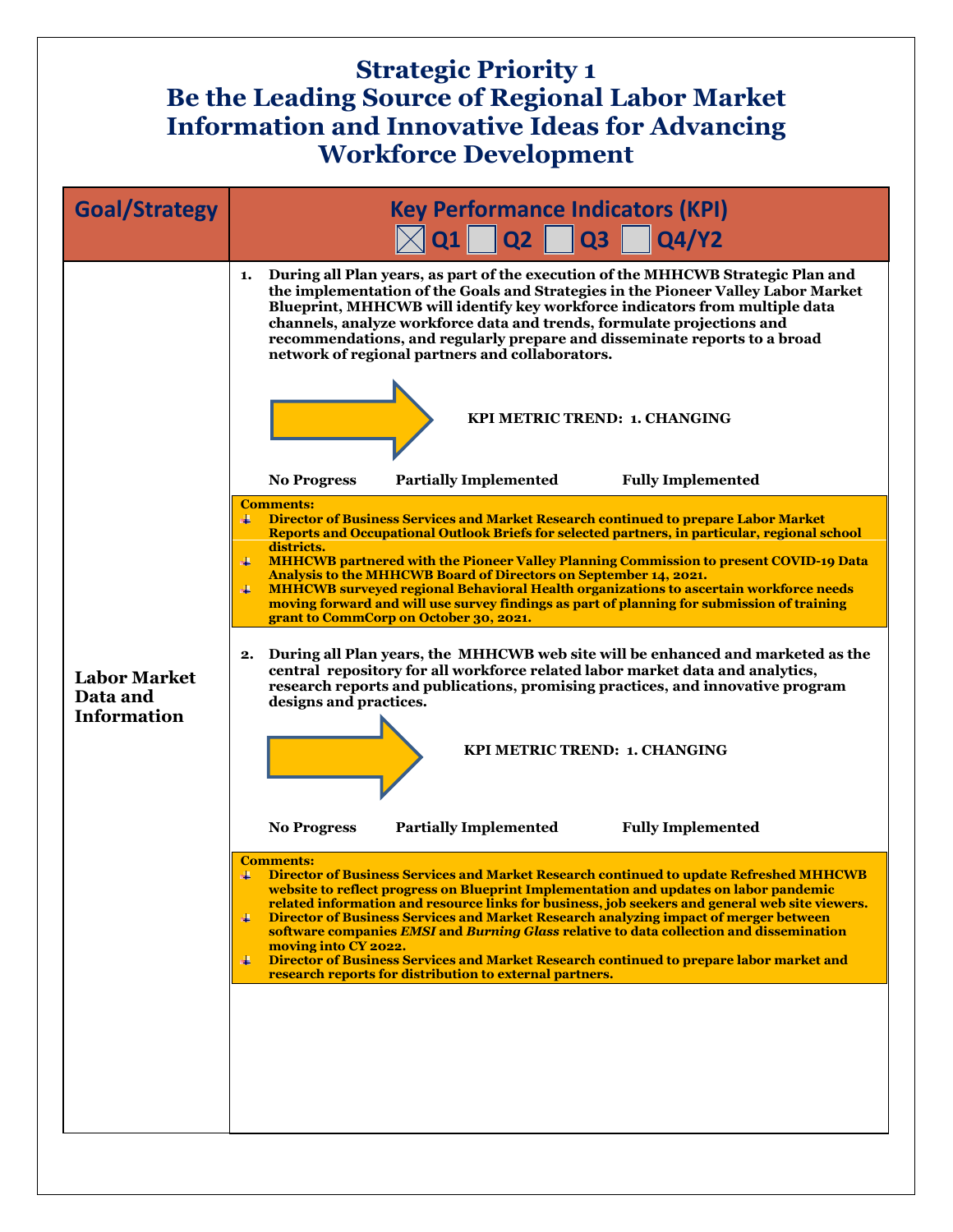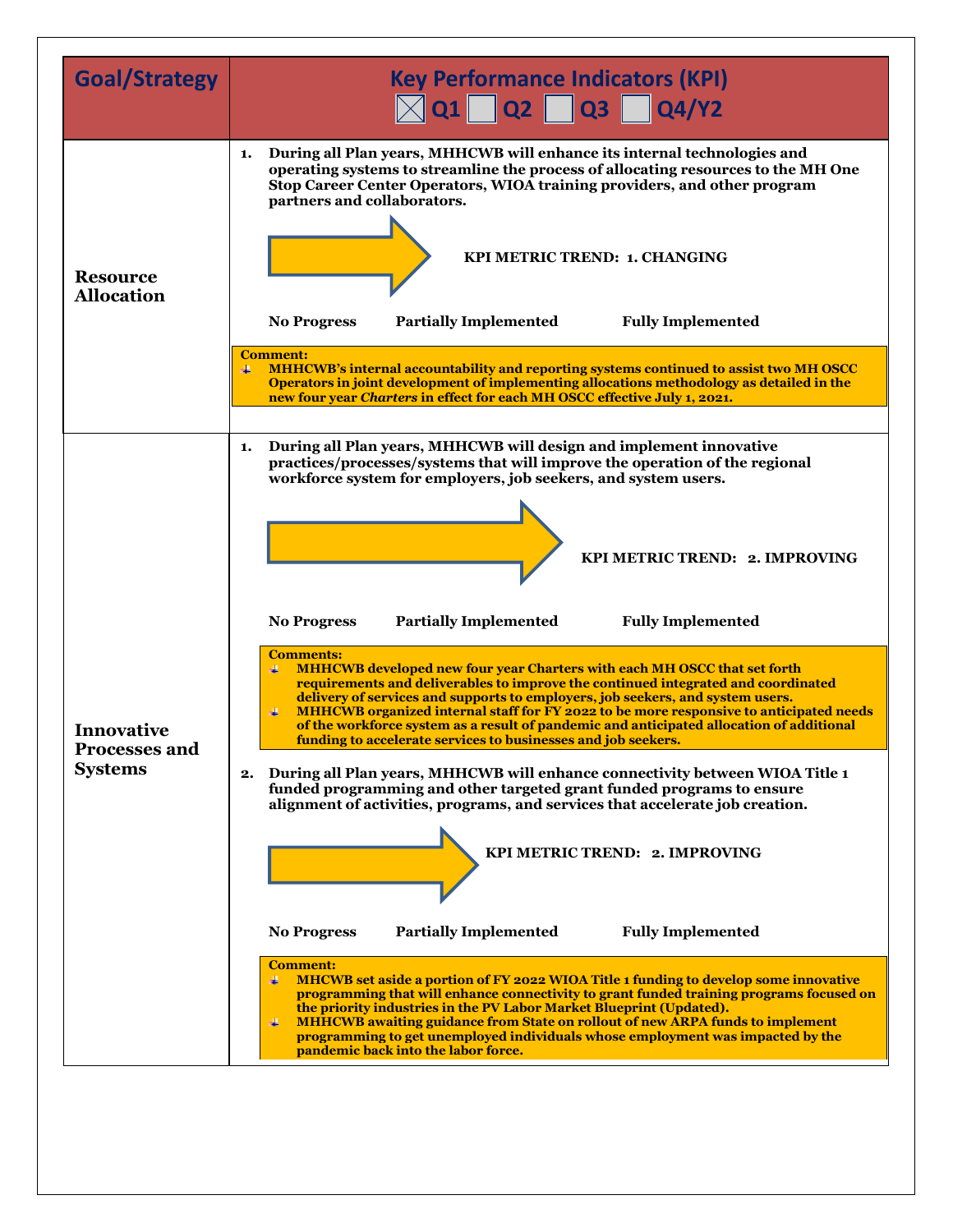## **Strategic Priority 2 Improve Education and Employability Skills of Adults for Quality Careers**

| Goal/<br><b>Strategy</b>                                   | <b>Key Performance Indicators (KPI)</b><br>$\boxtimes$ Q1 $\Box$ Q2 $\Box$ Q3 $\Box$ Q4/Y2                                                                                                                                                                                                                                                                                                                                                                                                                                                                                                                                                                                                                                                                                                                                                                                                                                                                                                                                                                                                                                                                                                                                                                                                                                                                                                                                                                                                                                                                                                                                                                                                                                                                                                                                                                                                                                                                                                                                                                                                                                                                                                                                                                                  |
|------------------------------------------------------------|-----------------------------------------------------------------------------------------------------------------------------------------------------------------------------------------------------------------------------------------------------------------------------------------------------------------------------------------------------------------------------------------------------------------------------------------------------------------------------------------------------------------------------------------------------------------------------------------------------------------------------------------------------------------------------------------------------------------------------------------------------------------------------------------------------------------------------------------------------------------------------------------------------------------------------------------------------------------------------------------------------------------------------------------------------------------------------------------------------------------------------------------------------------------------------------------------------------------------------------------------------------------------------------------------------------------------------------------------------------------------------------------------------------------------------------------------------------------------------------------------------------------------------------------------------------------------------------------------------------------------------------------------------------------------------------------------------------------------------------------------------------------------------------------------------------------------------------------------------------------------------------------------------------------------------------------------------------------------------------------------------------------------------------------------------------------------------------------------------------------------------------------------------------------------------------------------------------------------------------------------------------------------------|
| Program<br>Coordination<br>and Capacity<br><b>Building</b> | During all Plan years, MHHCWB will be the intermediary to facilitate<br>1.<br>coordination and increase capacity building among regional training<br>providers, employers, and community serving organizations, to design and<br>implement innovative programs, practices, and services that enhance the<br>employability of adults in priority and other critical occupations detailed in<br>the Pioneer Valley Labor Market Blueprint.<br>KPI METRIC TREND: 1. CHANGING<br><b>Fully Implemented</b><br><b>No Progress</b><br><b>Partially Implemented</b><br><b>Comments:</b><br><b>MHHCWB continued to serve as the State-wide Primary Operator in the MA COVID-19</b><br>₩<br><b>Disaster Recovery Dislocated Worker National Emergency Grant that enhances the</b><br>employability of adults permanently separated from employment due to COVID-19.<br>4<br><b>MHHCWB</b> continued to serve as intermediary of the MA Department of Housing &<br><b>Community Development (DHCD) grant which exceeded planned enrollment target</b><br>goals in year 1 and will expand project activities and client service levels as planned for<br>vear 2.<br>$\ddot{}$<br><b>MHHCWB</b> continues to serve as the intermediary for curated meetings with<br>representatives from the MA Workforce Skills Cabinet and a new company locating in<br>the State/region. Meeting held on September 27, 2021.<br>MHHCWB serving as the Lead Organization and intermediary in the NEW Region 2<br>$\ddot{}$<br>Healthcare Workforce Hub-Behavioral Health Grant implementation process.<br>Regional meeting conducted on September 20, 2021.<br>4<br><b>MHHCWB</b> continued to serve as the Lead Organization and intermediary of the Region<br>2 MassBridge advanced manufacturing three year U.S. DOD funded grant program<br>with MA Technology Collaborative.<br>$\ddot{}$<br>MHHCWB continued to serve as the Lead Organization and intermediary of the NEW<br>CY 2022 Region 1-2 Advanced Manufacturing Training Program now administered by<br>the Massachusetts Technology Collaborative.<br><b>MHHCWB continued to serve as the Lead Organization and intermediary for the West</b><br>₩<br>Region state-wide Federal CARES Act funded Virtual Manufacturing Training Program |
| <b>Adult Career</b><br><b>Pathways</b><br>Connectivity     | During all Plan years, MHHCWB will provide technical assistance and<br>1.<br>guidance to DESE-ACLS funded Adult Education programs to support the<br>implementation of programming that enhances outcomes for program<br>participants to transition to college and careers.<br>KPI METRIC TREND: 1. CHANGING<br><b>Partially Implemented</b><br><b>Fully Implemented</b><br><b>No Progress</b><br><b>Comment:</b><br><b>MHHCWB continued to work with the ACLS funded Hampden County AE providers</b><br>₩<br>and Franklin Hampshire County ACLS funded AE programs intermediary on regional<br>programming and services to AE learners and partnering agencies.                                                                                                                                                                                                                                                                                                                                                                                                                                                                                                                                                                                                                                                                                                                                                                                                                                                                                                                                                                                                                                                                                                                                                                                                                                                                                                                                                                                                                                                                                                                                                                                                            |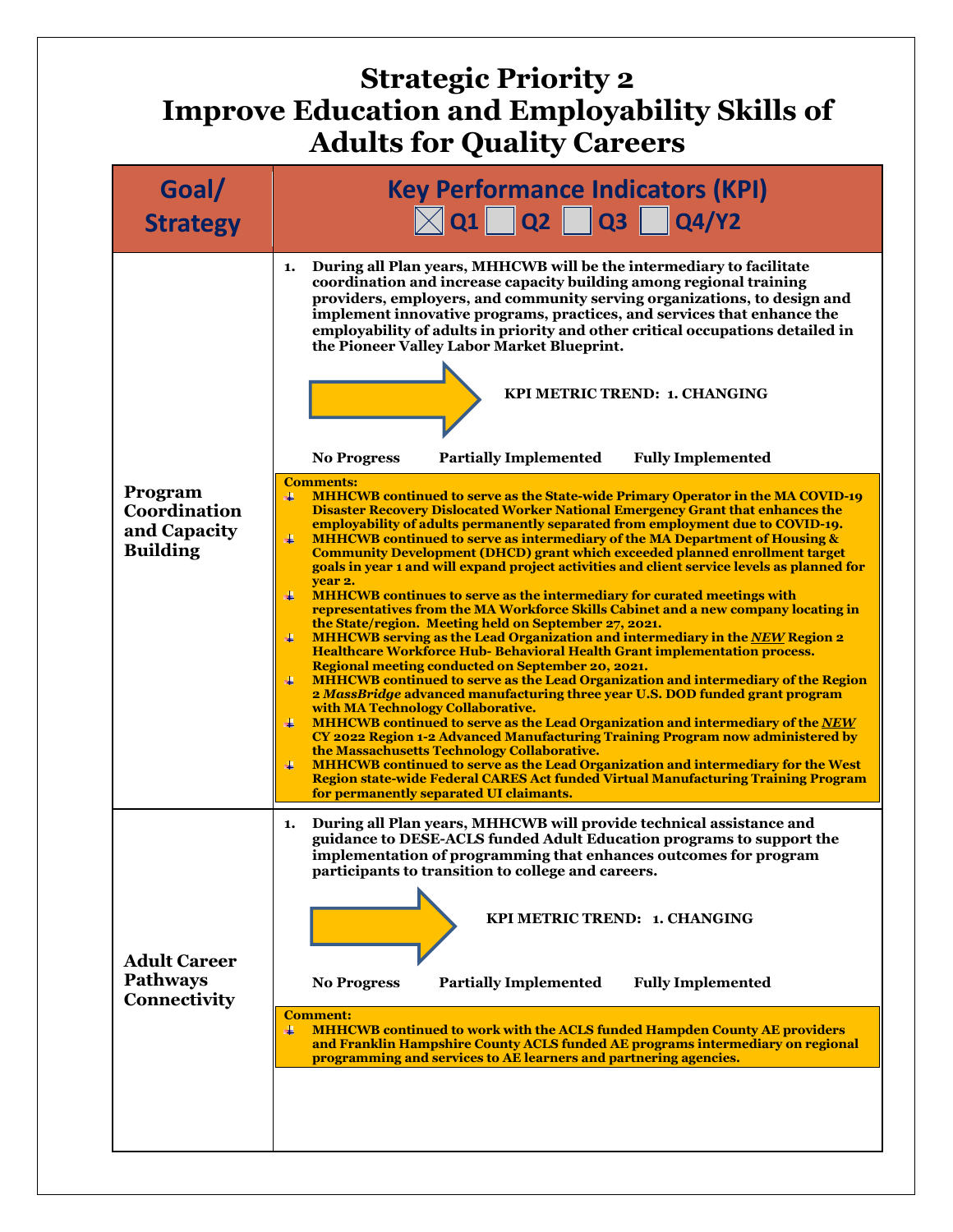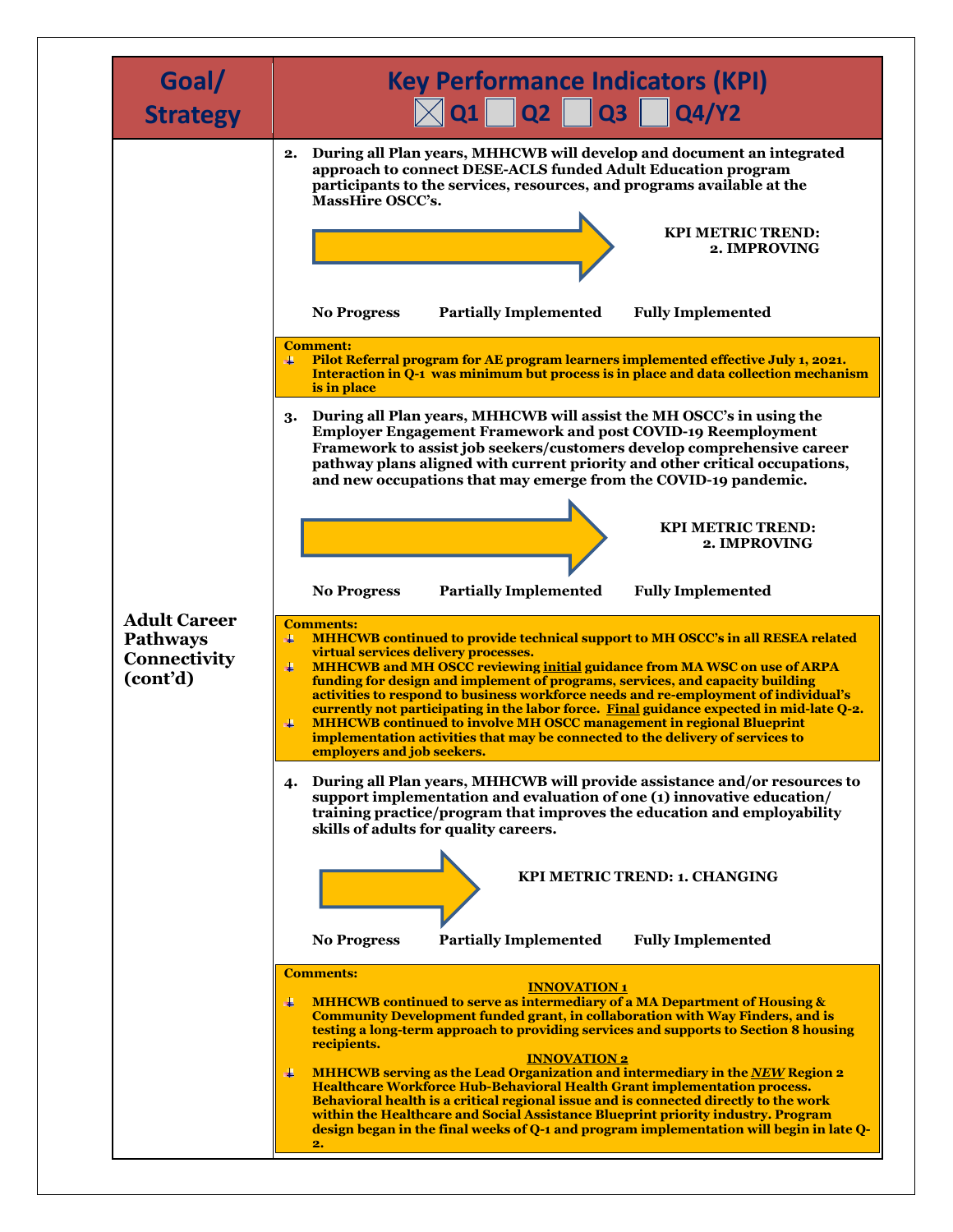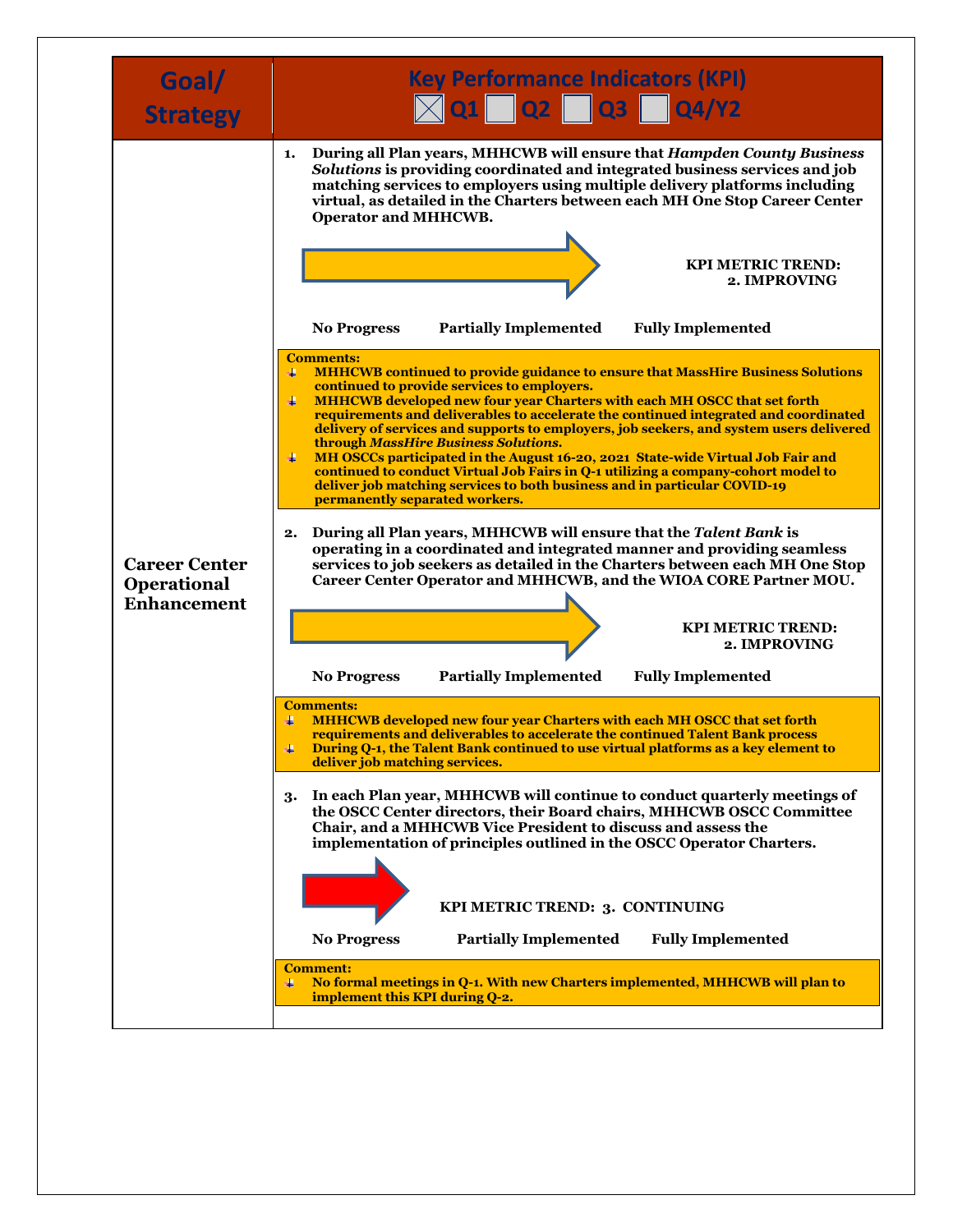## **Strategic Priority 3 Develop 21st Century Youth Education and Employability Skills for Quality Careers**

| <b>Goal/Strategy</b>                | <b>Key Performance Indicators (KPI)</b><br>$\times$ Q1 Q2 Q3 Q4/Y2                                                                                                                                                                                                                                                                                                                                                                                                                                                         |
|-------------------------------------|----------------------------------------------------------------------------------------------------------------------------------------------------------------------------------------------------------------------------------------------------------------------------------------------------------------------------------------------------------------------------------------------------------------------------------------------------------------------------------------------------------------------------|
|                                     | During all plan years, MHHCWB will allocate funding and work with the WIOA Out-<br>1.<br>of-School Youth program providers to ensure the implementation of educational<br>services, job readiness skills, work-based learning opportunities, and coordinated<br>case management services and supports that will advance youth along an integrated<br>career pathway continuum.                                                                                                                                             |
|                                     | KPI METRIC TREND: 1. CHANGING                                                                                                                                                                                                                                                                                                                                                                                                                                                                                              |
|                                     | <b>Partially Implemented</b><br><b>Fully Implemented</b><br><b>No Progress</b>                                                                                                                                                                                                                                                                                                                                                                                                                                             |
|                                     | <b>Comments:</b><br>₩<br>MHHCWB continued to provide technical guidance to WIOA OSY providers to support timely<br>and accurate completion of virtual enrollment and service delivery forms.<br>WIOA ISY and OSY made appropriate operational adjustments to account for COVID-19<br>conditions over the summer.                                                                                                                                                                                                           |
|                                     | During all Plan years, MHHCWB will allocate funding and work with WIOA In-<br>2.<br>School Youth program providers to ensure implementation of expanded work-<br>based learning opportunities, academic interventions, and support systems and<br>networks that improve the graduation rate, and result in successful transition to<br>post-secondary education and/or career employment.                                                                                                                                  |
|                                     | KPI METRIC TREND: 1. CHANGING                                                                                                                                                                                                                                                                                                                                                                                                                                                                                              |
| <b>Employability</b><br>Development | <b>Partially Implemented</b><br><b>Fully Implemented</b><br><b>No Progress</b>                                                                                                                                                                                                                                                                                                                                                                                                                                             |
| Pathways and<br><b>Systems</b>      | <b>Comment:</b><br>WIOA ISY and OSY made appropriate operational adjustments to account for COVID-19<br>conditions over the summer.                                                                                                                                                                                                                                                                                                                                                                                        |
|                                     | During all Plan years, MHHCWB will act as the intermediary to accelerate the<br>3.<br>design and implementation of programs and services that link middle school $\rightarrow$<br>secondary education $\rightarrow$ post-secondary educational institutions, and intentionally<br>involve private sector employers in program development and execution.                                                                                                                                                                   |
|                                     | <b>KPI METRIC TREND: 2. IMPROVING</b>                                                                                                                                                                                                                                                                                                                                                                                                                                                                                      |
|                                     | <b>Partially Implemented</b><br><b>Fully Implemented</b><br><b>No Progress</b>                                                                                                                                                                                                                                                                                                                                                                                                                                             |
|                                     | <b>Comments:</b><br>MHHCWB continued development of expanded summer 2021 YouthWorks program with<br>significant increase in planned service levels to targeted youth populations.<br>MHHCWB facilitated meeting on August 16, 2021 which included representatives from the<br>₩<br>regional vocational technical high schools to discuss Market Maker and Career Technical<br><b>Initiative (CTI).</b><br><b>MHHCWB</b> met with individual school districts to discuss their involvement in the Market<br>₩<br>Maker/CTI. |
|                                     | MHHCWB continued support of all new Innovation Pathway Designation grant applications.                                                                                                                                                                                                                                                                                                                                                                                                                                     |
|                                     |                                                                                                                                                                                                                                                                                                                                                                                                                                                                                                                            |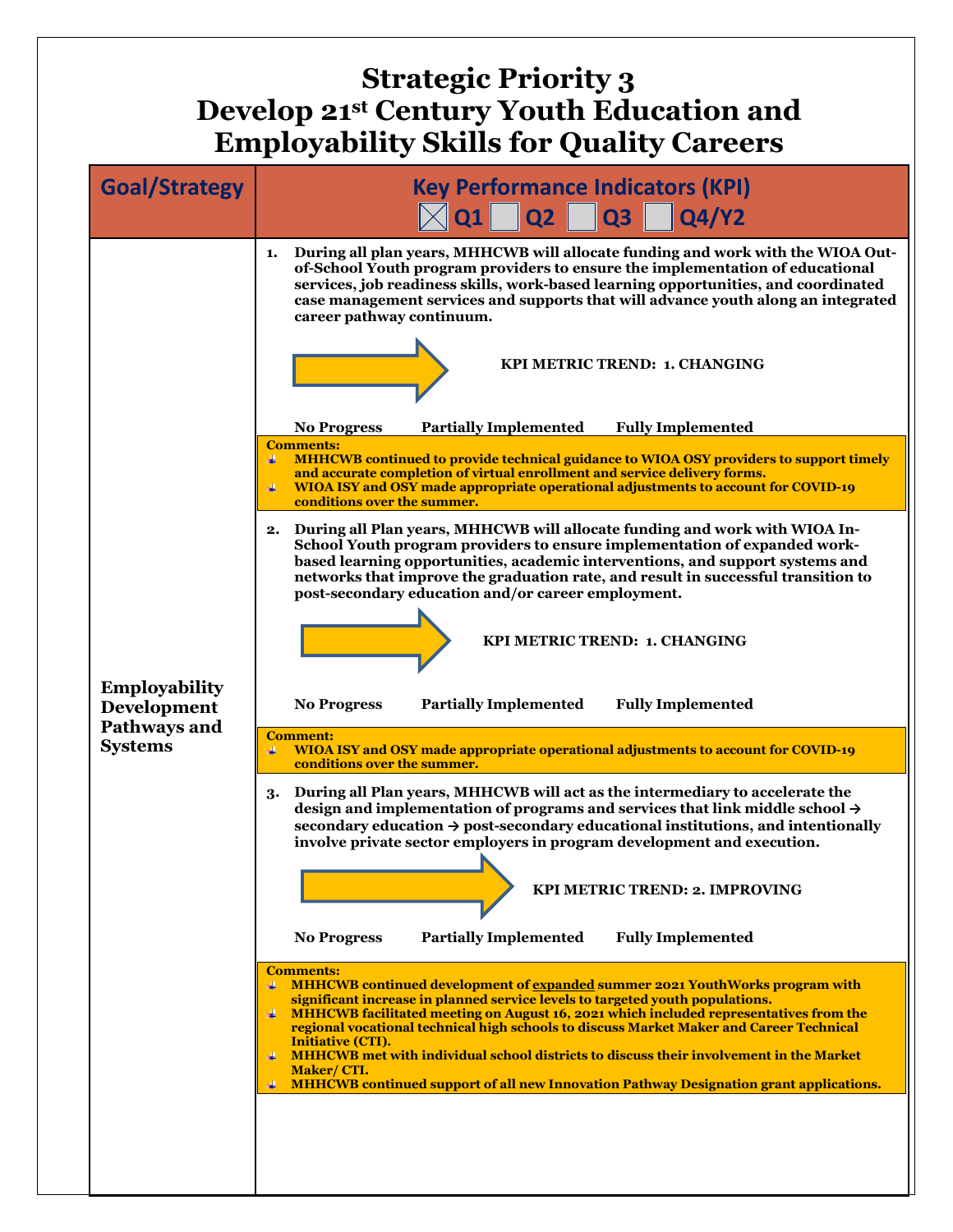| <b>Goal/Strategy</b>                                                                     | <b>Key Performance Indicators (KPI)</b><br>$\boxed{\times}$ Q1 $\boxed{\phantom{0}}$ Q2 $\boxed{\phantom{0}}$ Q3 $\boxed{\phantom{0}}$ Q4/Y2                                                                                                                                                                                                                                                                                                                |
|------------------------------------------------------------------------------------------|-------------------------------------------------------------------------------------------------------------------------------------------------------------------------------------------------------------------------------------------------------------------------------------------------------------------------------------------------------------------------------------------------------------------------------------------------------------|
| <b>Service</b><br><b>Delivery</b><br>Capacity<br><b>Building and</b><br><b>Alignment</b> | During all Plan years, MHHCWB will ensure the implementation of processes and<br>1.<br>protocols that will increase coordination and alignment between WIOA Out-of-<br>School Youth, and unemployed youth aged 16-24, and the One Stop Career Centers<br>to ensure that youth are provided services that successfully transition them to the<br>next level in their career pathway.                                                                         |
|                                                                                          | KPI METRIC TREND: 3. CONTINUING                                                                                                                                                                                                                                                                                                                                                                                                                             |
|                                                                                          | <b>Partially Implemented</b><br><b>Fully Implemented</b><br><b>No Progress</b>                                                                                                                                                                                                                                                                                                                                                                              |
|                                                                                          | <b>Comments:</b><br>Pilot Referral program for AE program learners implemented effective July 1, 2021.<br>Interaction in Q-1 was minimum but referral process and data collection mechanism are in<br>place.<br>MH Springfield OSCC Youth Staff continued to offer Youth Workshops virtually to in and out-<br>4<br>of-school unemployed youth.<br>WIOA OSY made appropriate operational adjustments to account for COVID-19 conditions<br>over the summer. |
|                                                                                          | During all Plan years, MHHCWB will increase by 5-8% annually, the number of<br>1.<br>private sector companies providing work-based learning opportunities, including<br>paid and unpaid internships, to youth participating in MHHCWB funded youth<br>programs.                                                                                                                                                                                             |
|                                                                                          | KPI METRIC TREND: 3. CONTINUING                                                                                                                                                                                                                                                                                                                                                                                                                             |
|                                                                                          | <b>Partially Implemented</b><br><b>Fully Implemented</b><br><b>No Progress</b>                                                                                                                                                                                                                                                                                                                                                                              |
| <b>Employer</b><br><b>Engagement</b>                                                     | <b>Comment:</b><br><b>MHHCWB</b> is in process of assessing the engagement of regional employers in CommCorp<br><b>YouthWorks Summer Program.</b>                                                                                                                                                                                                                                                                                                           |
|                                                                                          | During all Plan years, MHHCWB will provide guidance and technical assistance to<br>2.<br>connect non-WIOA funded secondary level In-school programs conducting<br>activities and programs aligned with the Pioneer Valley Labor Market Blueprint<br>with private sector companies committed to partnering with the schools on<br>program/project implementation, including the provision of work-based learning<br>opportunities.                           |
|                                                                                          | KPI METRIC TREND: 3. CONTINUING                                                                                                                                                                                                                                                                                                                                                                                                                             |
|                                                                                          | <b>Partially Implemented</b><br><b>Fully Implemented</b><br><b>No Progress</b>                                                                                                                                                                                                                                                                                                                                                                              |
|                                                                                          | <b>Comments:</b><br><b>MHHCWB</b> continued to provide regular guidance to its School to-Career Partners and Youth<br>₩<br>Council e-distribution of youth partners, CBOs, schools, etc. including on virtual resources for<br>engaging students in various activities including work-based learning.                                                                                                                                                       |
|                                                                                          |                                                                                                                                                                                                                                                                                                                                                                                                                                                             |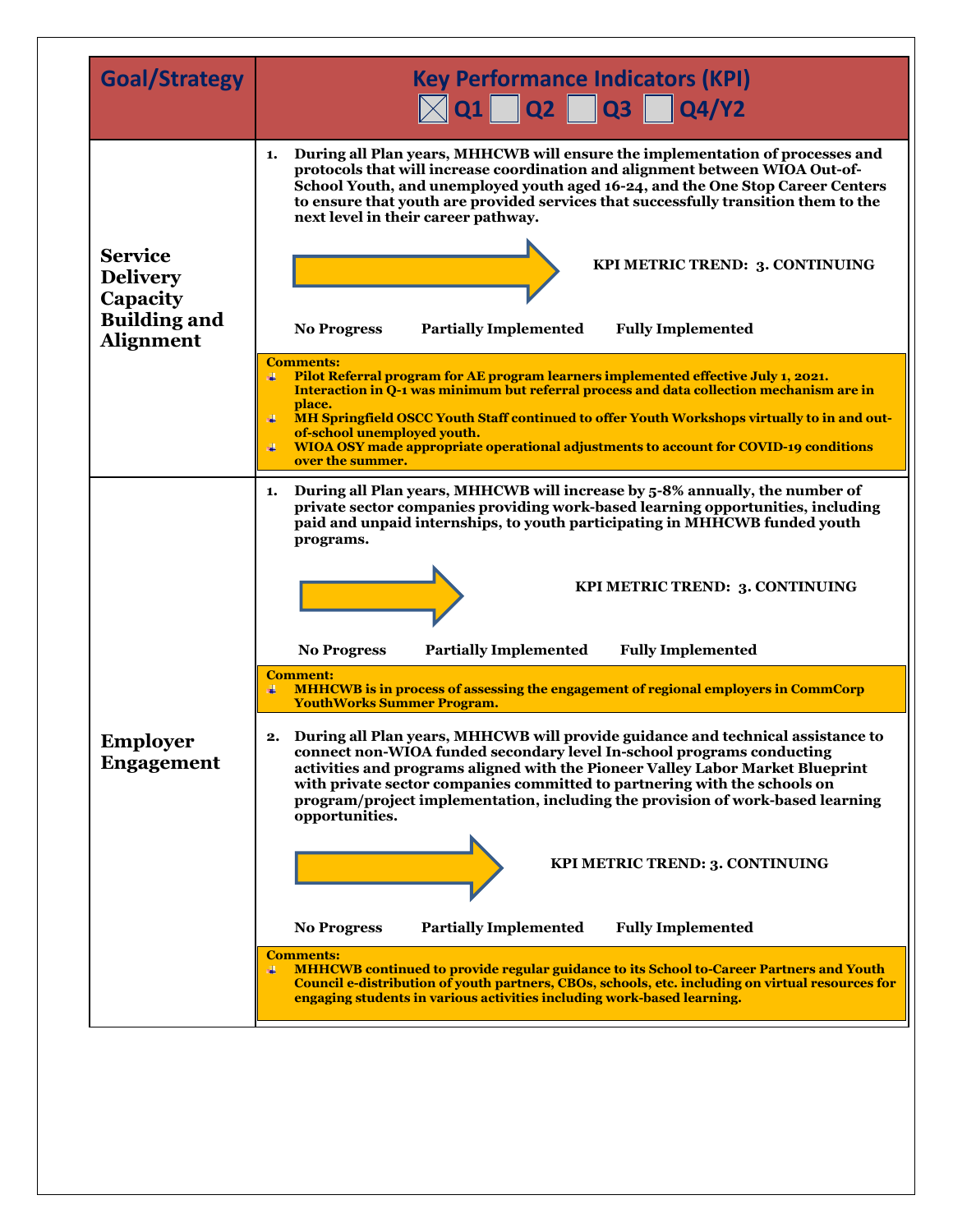## **Strategic Priority 4 Be the Leading Advocate, Planner and Convener To Promote and Fund Regional Workforce Development**

| <b>Goal/Strategy</b>                             | <b>Key Performance Indicators (KPI)</b><br>$ Q1 $ $ Q2 $ $ Q3 $  <br><b>Q4/Y2</b>                                                                                                                                                                                                                                                                                                                                                                                                                                                                                                                                                                                                                                                                                                                                                                                                                                                                                                                                                                                                                                                                                                                                                                                                                                                                                                                                                                                                                                                                                                                                                                                                                                                                                                                                                                                                                                                                                                                                                                                          |
|--------------------------------------------------|----------------------------------------------------------------------------------------------------------------------------------------------------------------------------------------------------------------------------------------------------------------------------------------------------------------------------------------------------------------------------------------------------------------------------------------------------------------------------------------------------------------------------------------------------------------------------------------------------------------------------------------------------------------------------------------------------------------------------------------------------------------------------------------------------------------------------------------------------------------------------------------------------------------------------------------------------------------------------------------------------------------------------------------------------------------------------------------------------------------------------------------------------------------------------------------------------------------------------------------------------------------------------------------------------------------------------------------------------------------------------------------------------------------------------------------------------------------------------------------------------------------------------------------------------------------------------------------------------------------------------------------------------------------------------------------------------------------------------------------------------------------------------------------------------------------------------------------------------------------------------------------------------------------------------------------------------------------------------------------------------------------------------------------------------------------------------|
| Communicate<br><b>MHHCWB's</b><br><b>Mission</b> | During all Plan years, MHHCWB will execute a communications plan that<br>1.<br>informs entities identified from the MHHCWB's Stakeholder Analysis of<br>MHHCWB programs and progress, as detailed in the Strategic Plan<br>Scoreboard.<br><b>KPI METRIC TREND:</b><br>2. IMPROVING<br><b>Partially Implemented</b><br><b>Fully Implemented</b><br><b>No Progress</b><br><b>Comments:</b><br><b>MHHCWB Refreshed Website officially on line for FY 2022-0-1 resulting in upgrade to</b><br>$\ddot{}$<br>the quality and ease of website access for users.<br><b>MHHCWB continued to utilize Zoom video conference technology to ensure connectivity</b><br>4<br>with key stakeholders, funding sources, and community partners.<br>4<br><b>MHHCWB</b> continued to prioritize communication strategies with Healthcare service<br>providers and institutions of higher education to ensure regional collaboration, in<br>particular as it relates to clinical capacity and practices for students in response to<br>operational needs and requirements driven by pandemic related issues.<br>During all Plan years, MHHCWB will meet with locally elected officials and the<br>2.<br>local State legislative delegation, to discuss workforce development issues and<br>opportunities that impact job creation and economic development and<br>expansion in Hampden County.<br><b>KPI METRIC TREND:</b><br>2. IMPROVING<br><b>Partially Implemented</b><br><b>Fully Implemented</b><br><b>No Progress</b><br><b>Comment:</b><br><b>MHHCWB</b> President presented as part of 4 person panel at a September 10, 2021<br>₩.<br>hearing conducted and organized by MA Rep Bud L. Williams to review legislative use of<br><b>ARPA funding moving forward.</b><br>4<br><b>MHHCWB continues to dialogue with City of Springfield economic development leaders</b><br>on strategies to use City ARPA funding to develop and implement training and<br>employment programming for Springfield residents, in particular residents whose<br>employment was impacted by the pandemic. |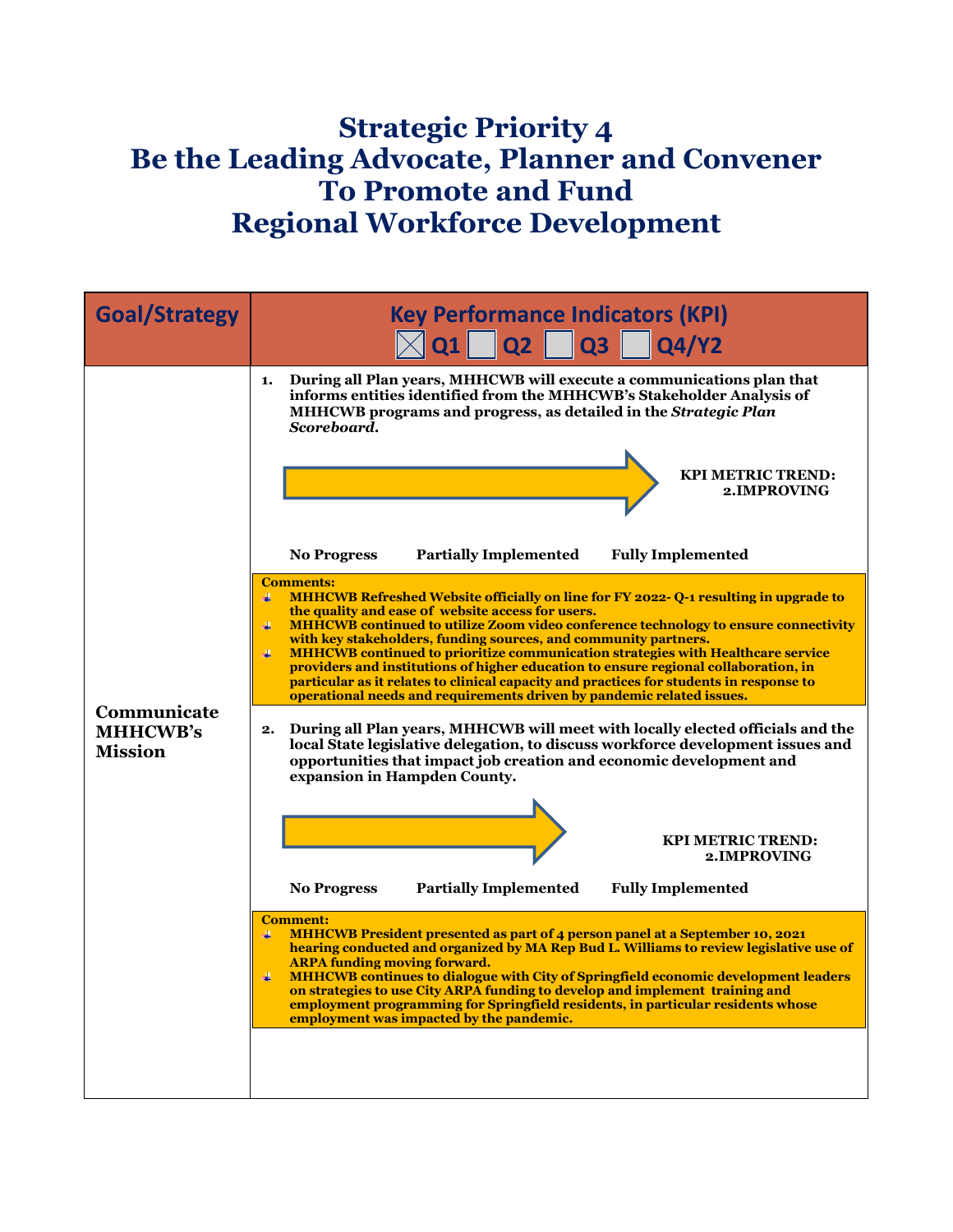| <b>Goal/Strategy</b>                                                                                                                         | <b>Key Performance Indicators (KPI)</b><br>$\sqrt{\phantom{a}}$ Q1 $\Box$ Q2 $\Box$ Q3 $\Box$ Q4/Y2                                                                                                                                                                                                                                                                                                                                                                                                                                                                                                                                                                                                                                                                                                                                                                                                                                                                                                                                                                                                                                                                                                                                                                                                                                                                                                                                                                                                                                                                                                                                                                                                                                                                                                                                                                                                                                                                                                                                                                                                                                                                                                                                                                                                                                                                                                                                                                                                                                                                                                                                                                                                                                                                                                                                                                                                                                                                                                                                                                                                                                                                                                   |
|----------------------------------------------------------------------------------------------------------------------------------------------|-------------------------------------------------------------------------------------------------------------------------------------------------------------------------------------------------------------------------------------------------------------------------------------------------------------------------------------------------------------------------------------------------------------------------------------------------------------------------------------------------------------------------------------------------------------------------------------------------------------------------------------------------------------------------------------------------------------------------------------------------------------------------------------------------------------------------------------------------------------------------------------------------------------------------------------------------------------------------------------------------------------------------------------------------------------------------------------------------------------------------------------------------------------------------------------------------------------------------------------------------------------------------------------------------------------------------------------------------------------------------------------------------------------------------------------------------------------------------------------------------------------------------------------------------------------------------------------------------------------------------------------------------------------------------------------------------------------------------------------------------------------------------------------------------------------------------------------------------------------------------------------------------------------------------------------------------------------------------------------------------------------------------------------------------------------------------------------------------------------------------------------------------------------------------------------------------------------------------------------------------------------------------------------------------------------------------------------------------------------------------------------------------------------------------------------------------------------------------------------------------------------------------------------------------------------------------------------------------------------------------------------------------------------------------------------------------------------------------------------------------------------------------------------------------------------------------------------------------------------------------------------------------------------------------------------------------------------------------------------------------------------------------------------------------------------------------------------------------------------------------------------------------------------------------------------------------------|
| <b>Align Regional</b><br><b>Workforce</b><br>Development,<br>Economic<br>Development,<br>and<br><b>Educational</b><br><b>Strategic Goals</b> | During all Plan years, MHHCWB will work with the regional economic<br>1.<br>development entities and educational institutions to create alignment between<br>their Strategic Plan's and the Goals and Strategies detailed in MHHCWB's<br>Strategic Plan and in the Pioneer Valley Labor Market Blueprint.<br><b>KPI METRIC TREND:</b><br>2.IMPROVING<br><b>Partially Implemented</b><br><b>Fully Implemented</b><br><b>No Progress</b><br><b>Comments:</b><br><b># MHHCWB President &amp; CEO working with Hampden/Franklin Hampshire Counties and</b><br>Greater Hartford, CT economic development entities as part of a cross-border economic-<br>workforce development partnership to response to grant opportunities from the U.S.<br><b>Department of Commerce (EDA).</b><br><b># Region 2 CORE Planning Team and Employer Advisory Committee met on August 27, 2021</b><br>as part of the coordinated Region 2 Regional Planning Blueprint implementation process.<br><sup>4</sup> MH Springfield One Stop Career Center officially released its new three year Strategic<br>Plan. Plan is in alignment with the goals of the PV Labor Market Blueprint.<br><b># MHHCWB continues to codify into one linked document all the Strategic Plans and</b><br><b>Planning Reports of the economic development, workforce development, educational</b><br>institutions and the regional planning entities.<br>During all Plan years, MHHCWB will convene and facilitate meetings of the<br>2.<br>WIOA Regional Planning Teams/Work Groups to implement the Goals and<br>Strategies contained in the Pioneer Valley Labor Market Blueprint.<br>KPI METRIC TREND: 1. CHANGING<br><b>No Progress</b><br><b>Partially Implemented</b><br><b>Fully Implemented</b><br><b>Comments:</b><br>+ MHHCWB hosted and facilitated meeting of RP Educator Work Group-Ad Hoc Committee<br>on August 19, 2021 to review new ADDENDUM reports and plan for FY 2022 work<br>projects. Next meeting planned for October 15, 2021.<br><b># Region 2 CORE Planning Team and Employer Advisory Committee met on August 27, 2021</b><br>as part of the coordinated Region 2 Regional Planning Blueprint implementation process.<br><b>4 Blueprint Data Team continues on-line meetings to review and refine Updated Pioneer</b><br>Valley Labor Market Data package prepared by MA WSC.<br>+ MHHCWB continued to provide labor market data and letters of support to educational<br>entities for a variety of grants and educational projects.<br>MHHCWB will convene and facilitate meetings between MHHCWB and the<br>3.<br>WIOA Core Partners to ensure the integrated delivery of business and job<br>seeker services at the MH OSCCs, pursuant to the MOU, effective July 1, 2020.<br>KPI METRIC TREND: 1. CHANGING<br><b>Partially Implemented</b><br><b>Fully Implemented</b><br><b>No Progress</b><br><b>Comments:</b><br>+ MHHCWB WIOA CORE Partner MOU executed for July 1, 2021 and submitted to MDCS<br>and disseminated to CORE partners.<br><b># MHHCWB continues to meet with individual WIOA CORE partners to review coordinated</b><br>strategies to implement agreements and processes detailed in the MOU. |